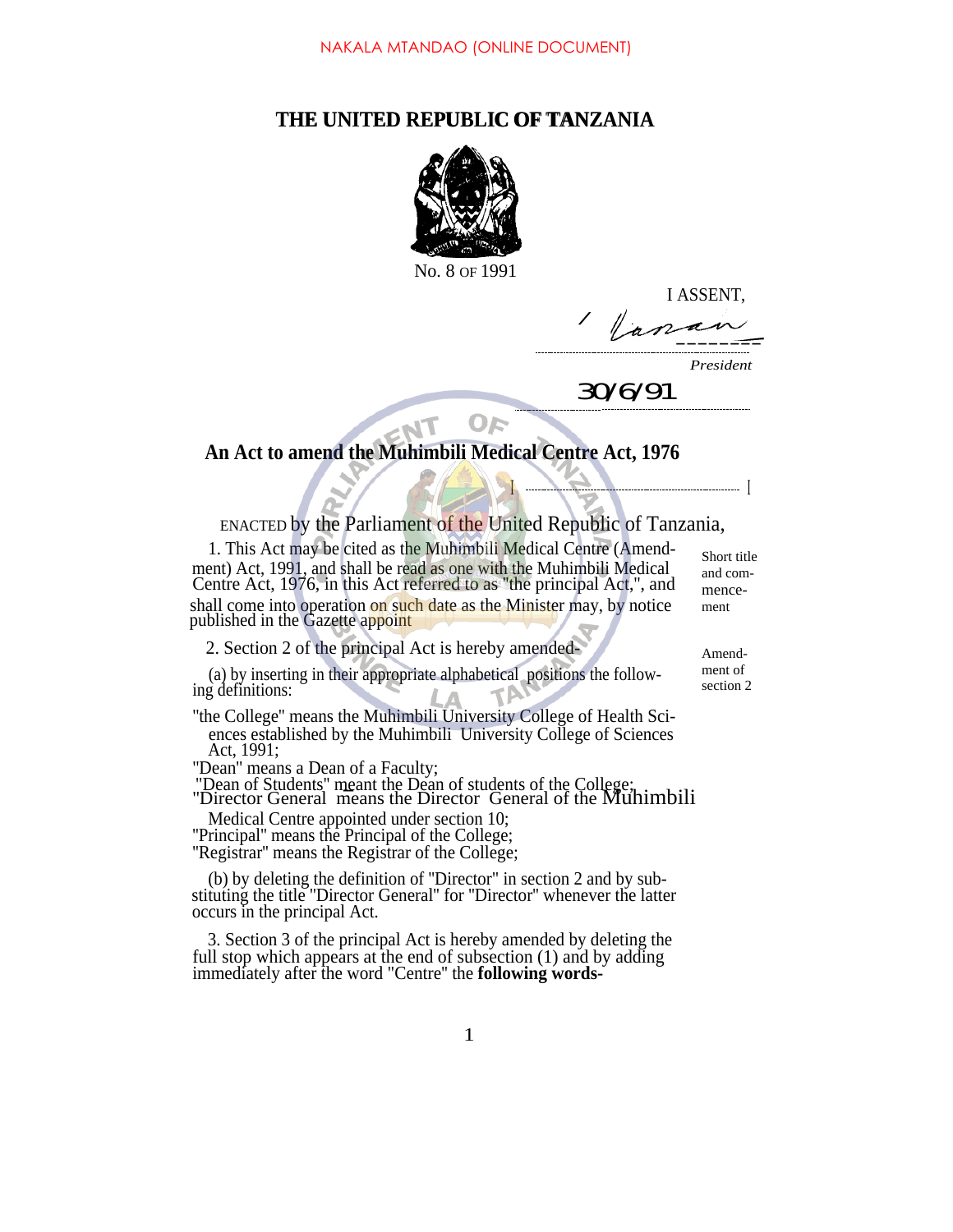| No. 8                           |                                                             | Muhimbili Medical Centre (Amendment)                                                                                                                                                                                                                                                                      | 1991 | 2 |
|---------------------------------|-------------------------------------------------------------|-----------------------------------------------------------------------------------------------------------------------------------------------------------------------------------------------------------------------------------------------------------------------------------------------------------|------|---|
| Acts 1991                       |                                                             |                                                                                                                                                                                                                                                                                                           |      |   |
| No. 9                           |                                                             | "incorporation the Muhimbili University College of<br>Health Sciences established by the Muhimbili Univer-<br>sity College of Health Sciences Act, 1991".                                                                                                                                                 |      |   |
| Amend-<br>ment of<br>section 4  |                                                             | 4. Paragraph (4) of section 4 of the principal Act is hereby amended<br>by deleting the word,-, "relevant competent authorities" appearing in the<br>second line and substituting therefor the words "the College"                                                                                        |      |   |
| Amend-<br>ment of<br>section 7  |                                                             | 5. Section 7 of the principal Act is hereby amended-                                                                                                                                                                                                                                                      |      |   |
|                                 |                                                             | (a) by deleting subsections $(1)$ and $(2)$ and substituting, for them the<br>following subsections-                                                                                                                                                                                                      |      |   |
|                                 | "Muhimbi<br>li Medical<br>Centre<br>Incorporat<br>ing the   | 7.-(1) Subject to the provisions of this Act with effect<br>from the date of commencement of this Act, the administra-<br>tive functions in relation to the College shall, by virtue<br>this section and without further assurance vest in the entre.                                                     |      |   |
|                                 | Muhimbili<br>University<br>College<br>of Health<br>Sciences | (2) For the purposes of this Act the<br>College -ferred to in<br>subsection $(1)$ shall be deemed to be a place or centre of<br>learning, education, training, service, consultancy and re-<br>,-earch established within the Centre in accordance with the<br>provisions of paragraph (h) of section 4". |      |   |
|                                 | lege                                                        | (b) by deleting in subsection $(3)$ the words "Faculty of Medicine"<br>which appear in the sixth line and substituting for them the word "Col-                                                                                                                                                            |      |   |
|                                 |                                                             | (c) in snbsection $(4)$ -                                                                                                                                                                                                                                                                                 |      |   |
|                                 |                                                             | (i) in paragraph (a) by adding immediately after the word<br>"Centre which appears in the second line the phrase "and"<br>the College";                                                                                                                                                                   |      |   |
|                                 |                                                             | (ii) in paragraph (b) by adding immediately after the word<br>"Board" which appears in the third line a comma and the<br>phrase "the Academic Board".                                                                                                                                                     |      |   |
| Amend-<br>ment of<br>section 11 |                                                             | 6. Section 1.1 of the principal Act is hereby amended by deleting the<br>whole of subsections $(2)$ , $(3)$ and $(4)$ and substituting for them the<br>following new subsections $(2)$ and $(3)$ -                                                                                                        |      |   |
|                                 | "Appoint-<br>ment of<br>other<br>employ-<br>ecs of the      | (2) There shall be an Academic Staff Appointments Com-<br>mittee and an Administrative Staff Appointments Committee<br>which shall be sub-committees of the Board.                                                                                                                                        |      |   |
|                                 | Centre                                                      | (3) The appointment of all the academic staff of the Centre shall be assigned to the College by the Academic Appoint-<br>ments Committee of the College."                                                                                                                                                 |      |   |
|                                 |                                                             |                                                                                                                                                                                                                                                                                                           |      |   |
|                                 |                                                             |                                                                                                                                                                                                                                                                                                           |      |   |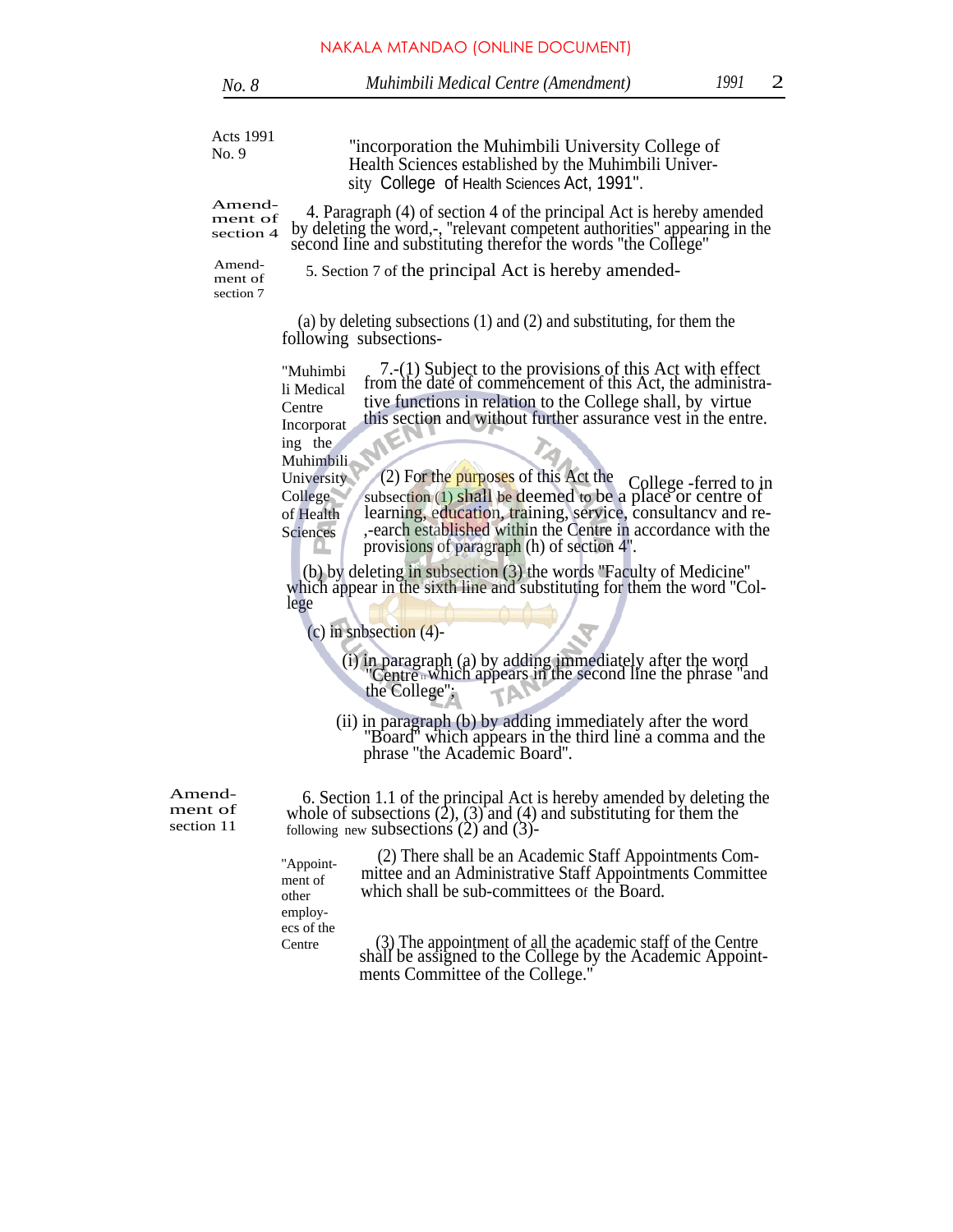7. Section *13* of the principal Act is hereby repealed and replaced by the following new section *13-*

ment of section 13-

Amend-

13--(1) There shall be a Hospital Committee, a Planning and Finance Committee and an Academic Board for the Centre. ''Hospital Commit-

tee, planning and Finance Committee and Academic Board Composi-

tee

tion, powers and duties of Hospital Commit-

> Ω,  $\bullet$

(2) The Composition of the Hospital Committee shall be in accordance with the Second Schedule.

*(3)* The Minister may, by order in the Gazette, amend, vary or replace the provisions of the Second Schedule.

**OF** 

(4) The Hospital Committee shall be. responsible to the Board in the discharge of its functions as the Board may, from time to time assign, and it shall have power suo motu-

- (i) to review and make recommendations to the Director General in respect of the management and administration of the Centre;
	- (ii) to discuss any questions or matters within the scope of the functions of the Centre and relating to the responsibilities of the Director General in respect of the Centre and to make recommendations to the Director General on any of those questions or matters;
	- (iii) to discuss any questions or matters within the scope of the functions of the Centre and relating to the responsibilities of the Director of Administration and Hospital Services in respect of the Centre and make recommendations to the Director General on any of those questions or matters;
	- (iv) to make recommendations to the Director General on any matter pertaining to the day-to-day management of the Centre;
	- (v) to make proposals to the Board on matters relating to the conduct of the business and activities of the Centre;
	- (vi) to consider recommendations made to it by the Director General and to take such action as it may **consider appropriate;**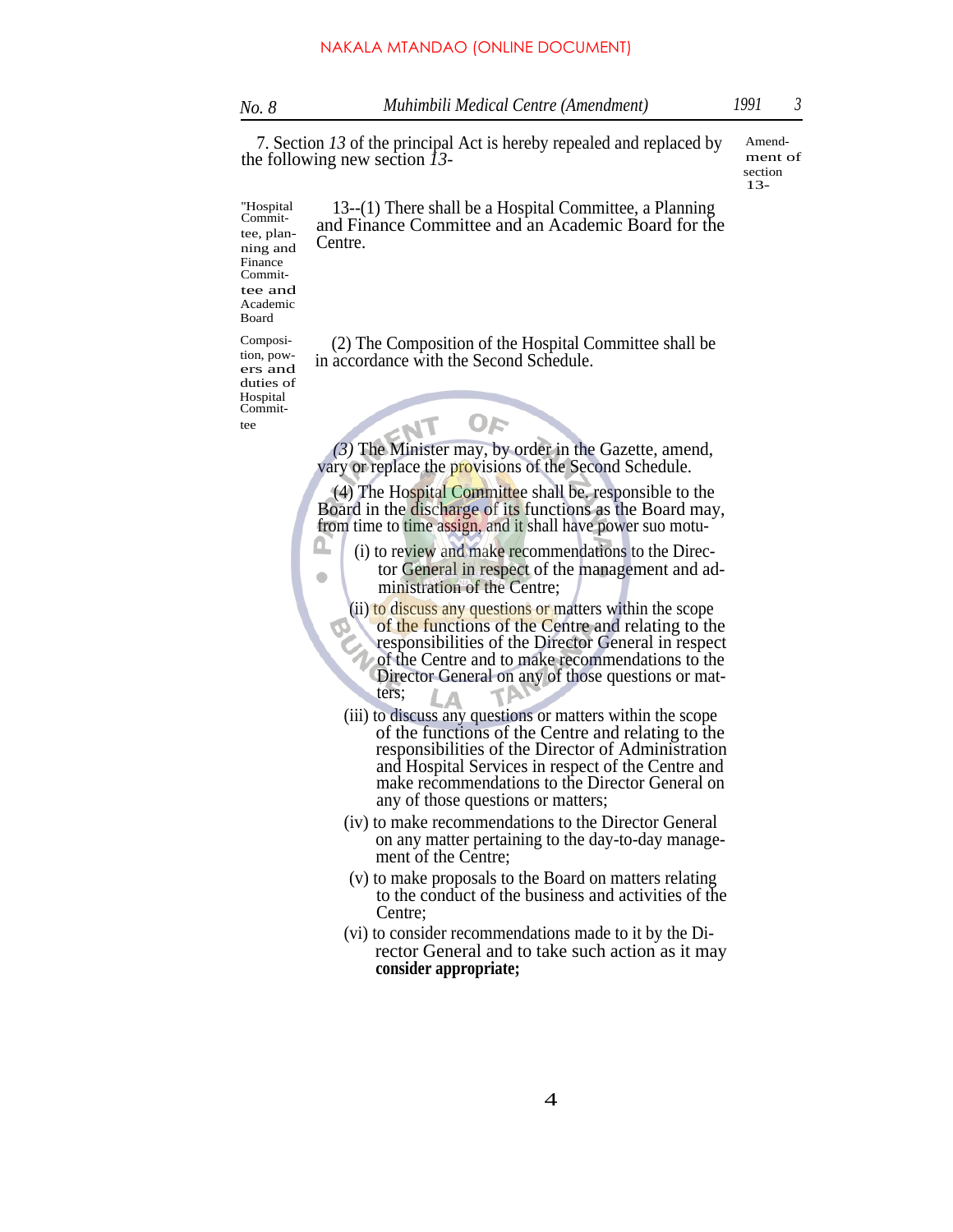(vii) to perform such other functions as may be delegated to it by the Board or conferred upon it by regulations made under this Act.

(5) The Hospital Committee may, subject to any direction of the Board, meet at such intervals as it considers necessary for the transaction of business and shall act in its functions and actions to the Board in such manner and at such intervals as the Board may direct.

(6) The provisions of the Second Schedule to this Act shall <sup>N</sup> apply, with necessary modifications, in relation to the tenure of office of the appointed and elected members of the Hospital Committee, termination of their appointment, the proceedings and other matters in relation to Hospital Committee and its members as are provided for in that Schedule.

(7) The provisions of the Third Schedule to this Act shall apply in relation to the composition of the Planning and Finance Committee. Powers and duties of the Planning and Finance Board

(8) The Minister may, by order published in the *Gazette,* amend, vary or replace all or any of the provisions of the  $\bullet$ Third Schedule to this Act.

(9) The Planning and Finance Committee shall be responsible to the Board in the exercise of functions conferred upon it by or under this Act and shall, subject to the general specific directions of the Board have power from time to time-L

- (i) to review and make recommendations to the Director General in respect of the management and administration of the Centres finances;
- (ii) to discuss any question or matters within the scope of the functions of the Centre and relating to the responsibilities of the Director General and to make recommendations to the Director General on any of those questions or matters;
- (iii) to discuss any questions or matters within the scope of the functions of the Centre and relating to the responsibilities of the Director of Administration and Hospital Services in respect of the Centre and make recommendations to the Director General on any of those questions or -matters;
- (iv) to make proposals to the Director General on any matters pertaining to the day-to-day management of the finances of the Centre;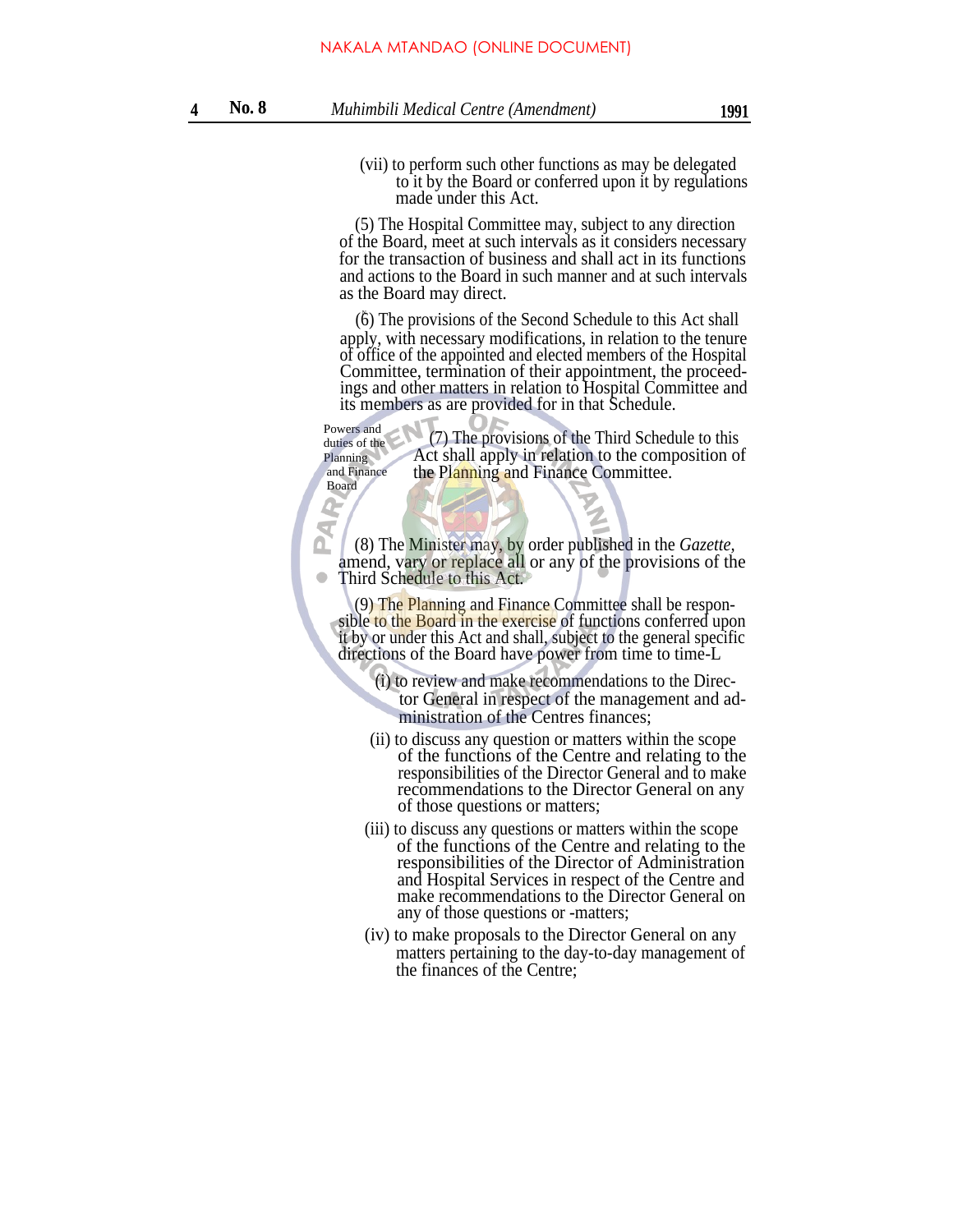- (V) to make proposals to the Board on matters relating to the conduct of the business and activities of the Centre;
- (vi) to consider recommendations made to it by the Director General and to take such action as it may consider appropriate;
- (vii) to perform, such other functions as may be delegated to it by the Board or conferred upon it by regulations made under this Act.

(10) The Planning and Finance Committee may, subject to any direction of the Board, meet at such intervals as it considers necessary for the transaction of actions to the Board in such manner and at such intervals as the Board may direct.

(11) The provisions of the Third Schedule to this Act shall apply, with necessary modifications in relation to the tenure Of office of the appointed and elected members of the Planning and Finance Committee, termination of their appointment, and other matters in relation to the Board and its members as are provided for in that Schedule.

Powers and duties of academic Board

(12) The Provisions of the Fourth Schedule to this Act shall have effect as to the composition of the Academic Board.

(13) The Academic Board shall be responsible to the Board on all day-toresponsible to the Se ate of the University of Dar es Salaam activities of the College and shall be on all admission Policy issues and examinations results of all University Degrees awards. In the exercise of functions conferred upon it by or under this Act it shall subject to the general or specific directions of the Board have power from time to time-

- (i) to direct and regulate the instructions and teaching within the College and shall co-operate with the University of Dar es Salaam in the examination of candidates for degrees and other awards of the University of Dar es Salaam;
- (ii) to authorize the award of diplomas, certificates and other distinctions of the College to persons who have satisfied the conditions for the awards thereof as prescribed by regulations to conduct examinations for any such diplomas, certificates or other distinctions;
- (iii) to promote research and require reports from time to time on such research;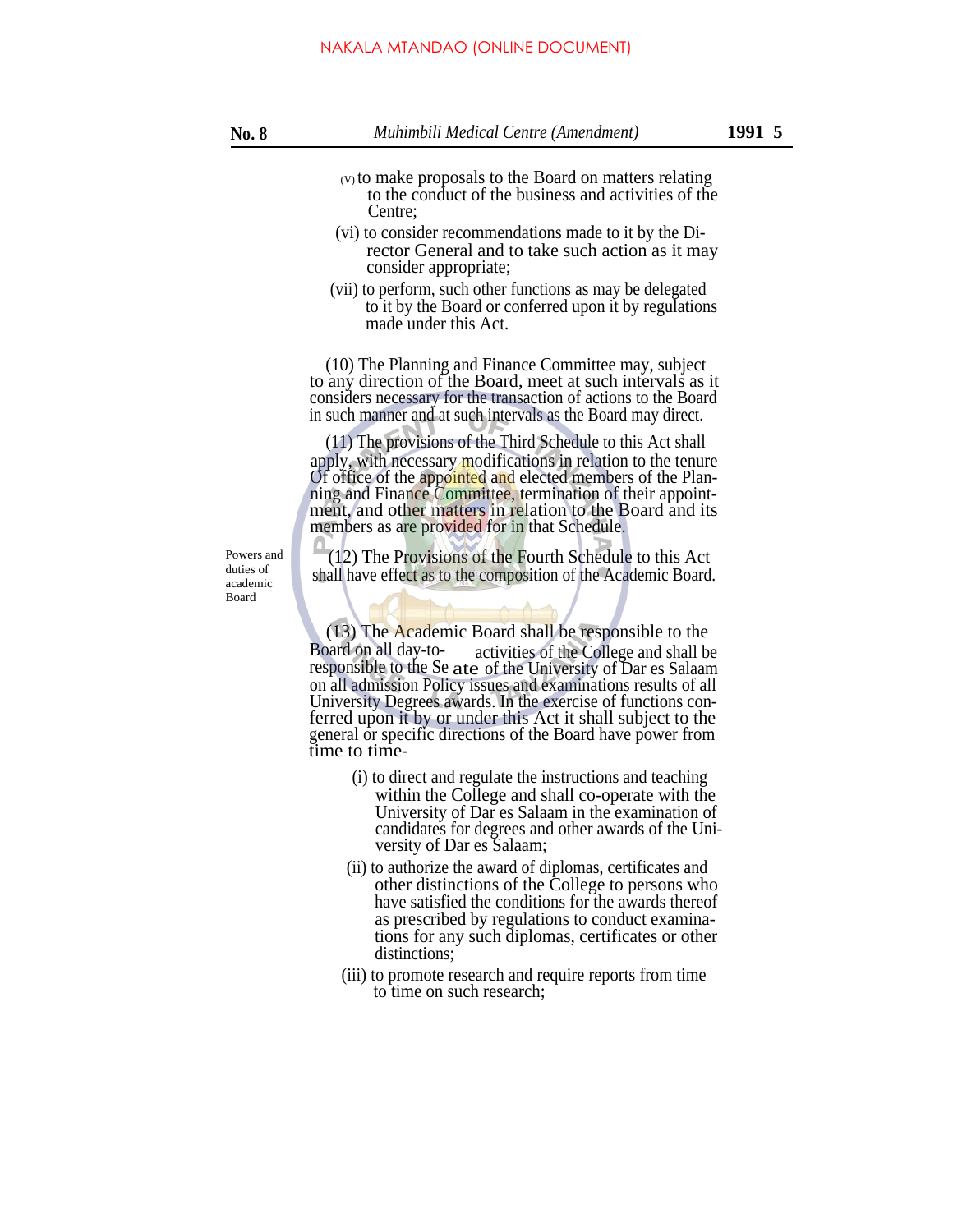### NAKALA MTANDAO (ONLINE DOCUMENT)

| Muhimbili Medical Centre (Amendment)<br><b>No. 8</b> |  |
|------------------------------------------------------|--|
|------------------------------------------------------|--|

- (iv) to report to the Board on all regulations made subsequent to these regulations and on all rules and on proposed changes in either the regulations or the rules of the College;
- (v) to report to the Board on any matter referred to it;
- (vi) may discuss and declare an opinion on any matter whatsoever related to the College;
- (vii) to report to the Board from time to time on the establishment of the Faculties, Departments, Institutes or Committees and make recommendations as to their organization, constitution and functions and the modification or revision thereof;
- (viii) to review, refer back or disallow any decision of any Faculty Board, Institute or other like body':

Provided that no decision shall be reviewed or disallowed without first having been referred back to the appropriate body;

- (ix) to prescribe the time and conditions of completions for fellowships, scholarships, studentships, exhibitions and examine for and award the same or delegate to the Faculty Board, Dapartment, Institute or Delegacy or other Board concerned, power to examine for and award the same;
- (x) to seek approval of the Senate of the University of Dar es Salaam on regulations governing admissions of persons to courses of study in the College that are preparatory for an examination toward a Degree, Diploma, Certificate or other award of the University of Dar es Salaam;
- (xi) to prescribe the subjects which shall belong to each Faculty, Institute, or Directorate;
- (xii) to prescribe the academic dress to be worn by various officers and members of the college and the i occasions on which it shall be worn; and
- (xiii) to do such other acts and things as' the Board of Trustees may authorize.

Amendment of First Schedule

 $\vec{R}$ 

 $\bullet$ 

8. The First Schedule of the principal Act is hereby amended by deleting the whole of sub-paragraph 2(l) and substituting for it the following new sub-paragraph-

 $\frac{1}{\text{Cone}}$  1. In this Schedule,. unless the context otherwise requires-

> ''Appointing Authority'' in relation to a member of the Board other than an ex-officio member means the person or body' of persons by whom the member was appointed or elected to the Board.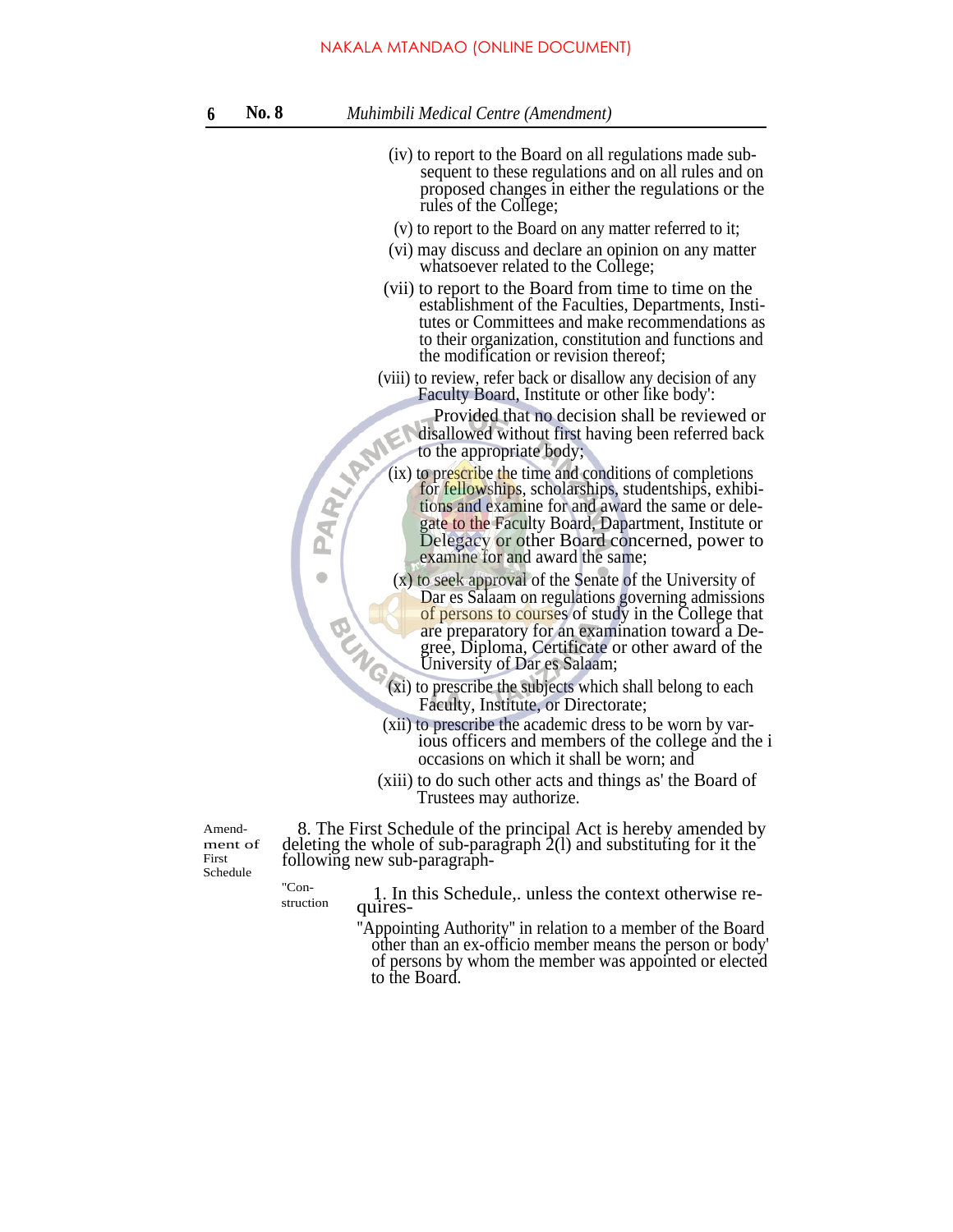## NAKALA MTANDAO (ONLINE DOCUMENT)

| <b>No. 8</b>                     | Muhimbili Medical Centre (Amendment)                                                                                                                                                                                                   | 1991                        | 7 |
|----------------------------------|----------------------------------------------------------------------------------------------------------------------------------------------------------------------------------------------------------------------------------------|-----------------------------|---|
| Composi-<br>tion of the<br>Board | 2. The Board shall consist of-                                                                                                                                                                                                         |                             |   |
|                                  | (a) a Chairman appointed by the President;                                                                                                                                                                                             |                             |   |
|                                  | (b) the following other members appointed by the Minis-<br>ter-                                                                                                                                                                        |                             |   |
|                                  | (i) the Vice-Chairman from among the appointed<br>members;                                                                                                                                                                             |                             |   |
|                                  | (ii) one representative from the Ministry of Health;<br>(iii) one representative from the Ministry of Science,<br>Technology and Higher Education;                                                                                     |                             |   |
|                                  | (iv) the Vice-Chancellor of the University of Dar es<br>Salaam;                                                                                                                                                                        |                             |   |
|                                  | (v) the Director General of the Centre;<br>(vi) the Principal of the College;                                                                                                                                                          |                             |   |
|                                  | (vii) one member of the National Assembly;                                                                                                                                                                                             |                             |   |
|                                  | (viii) one representative of the Workers Council;<br>(ix) one representative of the Students Organisation of<br>the College;                                                                                                           |                             |   |
|                                  | (x) Two representatives of the Hospital Committee of<br>the Centre;                                                                                                                                                                    |                             |   |
|                                  | (xi) Two representatives of the Academic Board;<br>(xii) Two representatives from outside the Centre who<br>have qualifications in-                                                                                                    |                             |   |
|                                  | (a) finance or business management;                                                                                                                                                                                                    |                             |   |
|                                  | (b) social welfare matters; or                                                                                                                                                                                                         |                             |   |
|                                  | (c) any other field of knowledge and have acquired<br>such experience which may, in the Minister's                                                                                                                                     |                             |   |
|                                  | opinion, contribute to the better carrying out<br>of the affairs of the Board."<br>9. The Second Schedule of the principal Act is amended by deleting<br>the <b>whole Schedule</b> and substituting for if the following new Schedule- | Amend-<br>ment of<br>Second |   |
|                                  | "SECOND SCHEDULE                                                                                                                                                                                                                       | Schedule                    |   |

# (Section 13(1)) HOSPITAL COMMITTEE

The Hospital Committee shall consist of-(a) the Director General who shall be Chairman;

| Composi-    |
|-------------|
| tion of the |
| Hospital    |
| Commit-     |
| tee.        |

(b) the Director of Administration and Hospital Services;

tee (c) the Principal of the College;

(d) the representative of the Ministry of Science, Technology and Higher Education;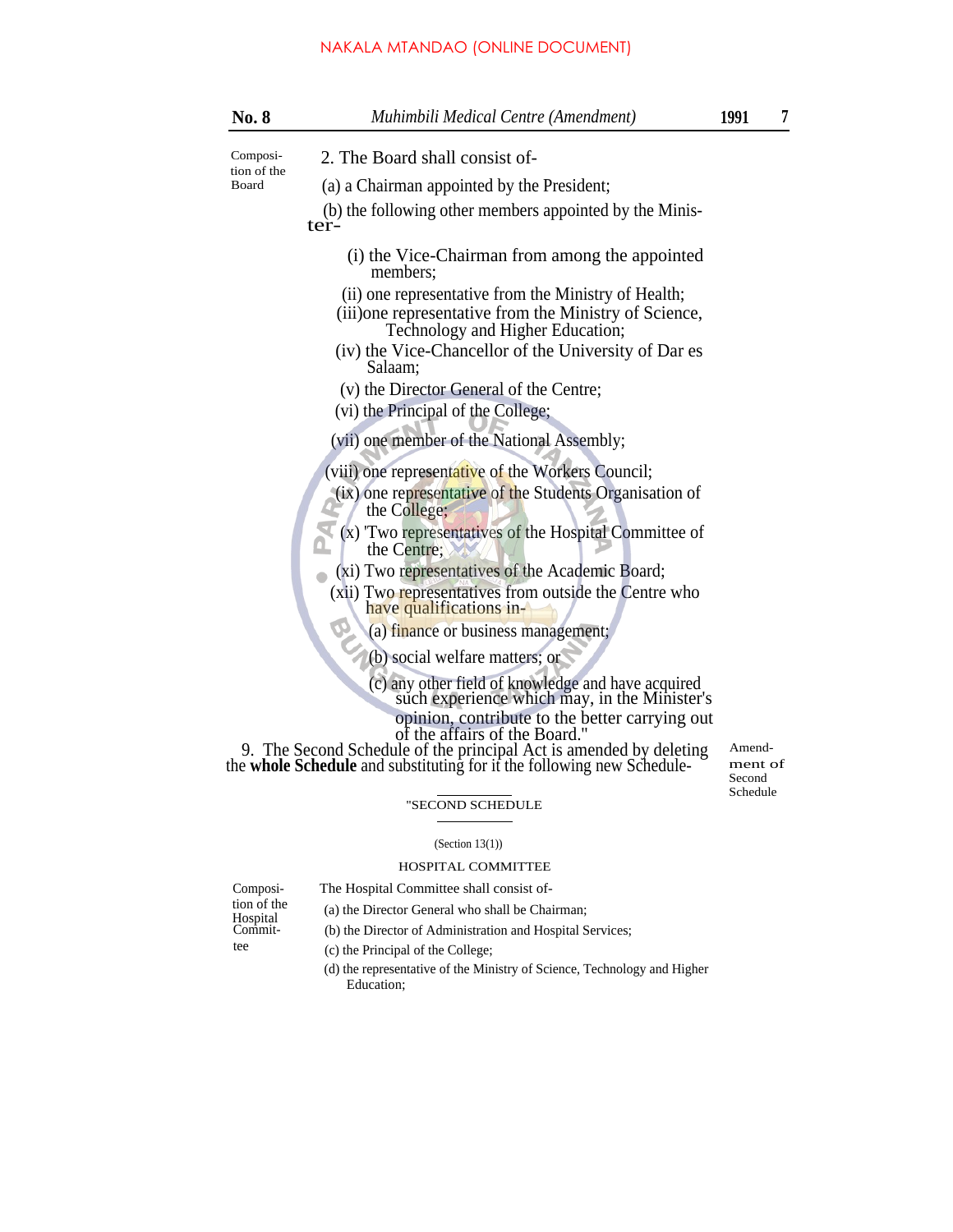# NAKALA MTANDAO (ONLINE DOCUMENT)<br>81991 No. 81991 Muhimbili Medical Centre (Amendment)

- (e) the representative of the Ministry of Health;
- (f) the Matron of the Centre;
- (g) Heads of Departments as determined by the Board of Trustees.
- (h) the Deans of the Faculties and the Director of Institute;
- (i) one member elected each by postgraduate students and Interns;
- ( j ) one representative of the Academic Staff Association.
- (9) Heads of Departments as determined by the Board of Trustees.
- (k) the Financial Controller of the Centre;
- (1) the Chief Pharmacist of the Centre;
- (m) the Chief Engineer of the Centre;
- (n) the Principal Hospital Administrative Officer of the Centre;
- (o) the Registrar of the Centre;
- (p) One member elected each by Postgraduate Student
- (r) One Representative of the Workers Council.

Addition of Third and Fourth Schedule



### THE PLANNING AND FINANCE COMMITTEE

10. The. following principal Act is hereby amended by adding after

1. There shall be a Planning and Finance Committee of the Board to discuss any questions or matters within the scope of the finance of the Centre and relating to the responsibilities of the Director General in respect of the College and make recommendations to the Director General on any questions or matters of finance.

- 2. Planning and Finance shall consist of-
- (a) the Chairman of the Board of Trustees who shall be the Chairman;
- (b) the Vice-Chairman of the Board of Trustees;
- (c) the Director General of the Centre;
- (d) the Principal of the College;
- (e) the Director of Administration and Hospital Services who shall be the Secretary;
- (f) the Chief Administrative Officer of the University of Dar es Salaam.
- (g) the representative of the Ministry of Science, Technology and Higher Education:
- (h) the representative of the Ministry of Health;
- (i) the Principal Accountant of the Centre;
- 0) the Principal Hospital Administrative Officer;
- (k) the Budget Planning Officer;
- (1) all Deans of Faculties. and Directors of Institutes;
- (m) 5 members elected to represent Heads of Academic Departments;
- (n) the Principal Supplies Officer;

Composition of the Planning and Finance Committee